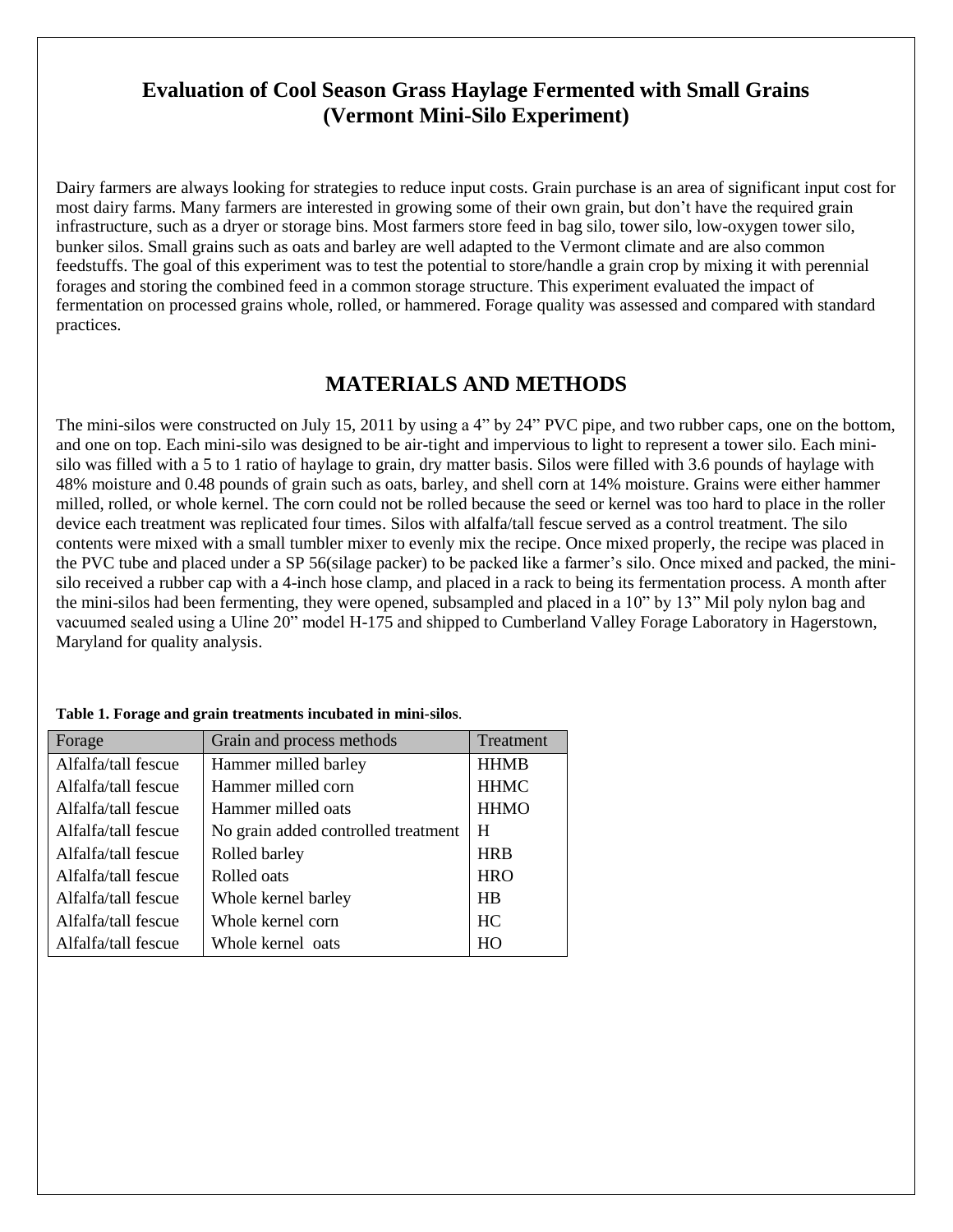**Table 2. Agronomic information for alfalfa/tall fescue forage.** 

| Trial information | Borderview Farm Alburgh, VT |
|-------------------|-----------------------------|
| Soil type         | Benson rocky silt loam      |
| Previous crop     | Alfalfa/tall fescue         |
| Harvest date      | 7/14/2011                   |
| Fertilizer        | 50lb N ac 21-0-0 6-42011    |

Silage quality was analyzed using wet chemistry techniques at the Cumberland Valley Forage Laboratory in Hagerstown, MD. sub samples were dried, ground and analyzed for crude protein (CP), acid detergent fiber (ADF), neutral detergent fiber (NDF), and 30h digestible NDF (dNDF). Mixtures of true proteins, composed of amino acids, and non-protein nitrogen make up the CP content of forages. The CP content of forages is determined by measuring the amount of N and multiplying by 6.25. The bulky characteristics of forage come from fiber. Forage feeding values are negatively associated with fiber since the less digestible portions of plants are contained in the fiber fraction. The detergent fiber analysis system separates forages into two parts: cell contents, which include sugars, starches, proteins, non-protein nitrogen, fats and other highly digestible compounds; and the less digestible components found in the fiber fraction. The total fiber content of forage is contained in the neutral detergent fiber (NDF). Chemically, this fraction includes cellulose, hemicellulose, and lignin. Because of these chemical components and their association with the bulkiness of feeds, NDF is closely related to feed intake and rumen fill in cows. Recently, forage testing laboratories have begun to evaluate forages for NDF digestibility. Evaluation of forages and other feedstuffs for NDF digestibility is being conducted to aid prediction of feed energy content and animal performance. Research has demonstrated that lactating dairy cows will eat more dry matter and produce more milk when fed forages with optimum NDF digestibility. Forages with increased NDF digestibility will result in higher energy values, and perhaps more importantly, increased forage intakes. Forage NDF digestibility can range from 20 – 80%.

The silage performance indices of milk per acre and milk per ton were calculated using a model derived from the spreadsheet entitled, "MILK2007" developed by researchers at the University of Wisconsin. Milk per ton measures the pounds of milk that could be produced from a ton of silage. This value is generated by approximating a balanced ration meeting animal energy, protein, and fiber needs based on silage quality. The value is based on a standard cow weight and level of milk production. Milk per acre is calculated by multiplying the milk per ton value by silage dry matter yield. Therefore milk per ton is an overall indicator of forage quality and milk per acre an indicator of forage yield and quality. Milk per ton and milk per acre calculations provide relative rankings of forage samples, but should not be considered as predictive of actual milk responses in specific situations.

Variations in yield and quality can occur because of variations in genetics, soil, weather, and other growing conditions. Statistical analysis makes it possible to determine, whether a difference among varieties is real or whether it might have occurred due to other variations in the field. At the bottom of each table a LSD value is presented for each variable (i.e. yield). Least Significant differences (LSD's) at the 10% level of probability are shown. Where the difference between two varieties within a column is equal to or greater than the LSD value at the bottom of the column, you can be sure in 9 out of 10 chances that there is a real difference between the two varieties. Varieties that were not significantly lower in performance than the highest hybrid in a particular column are indicated with an asterisk. In the example below A is significantly different from C but not from B. The difference between A and B is equal to 1.5 which is less than the LSD value of 2.0. This means that these varieties did not differ in yield. The difference between A and C is equal to 3.0 which is greater than the LSD value of 2.0. This means that the yields of these varieties were significantly different from one another. The asterisk indicates that B was not significantly lower than the top yielding variety.

| <b>Variety</b> | Yield  |
|----------------|--------|
| А              | 6.0    |
| B              | $7.5*$ |
| O              | $9.0*$ |
| LSD            | 2.0    |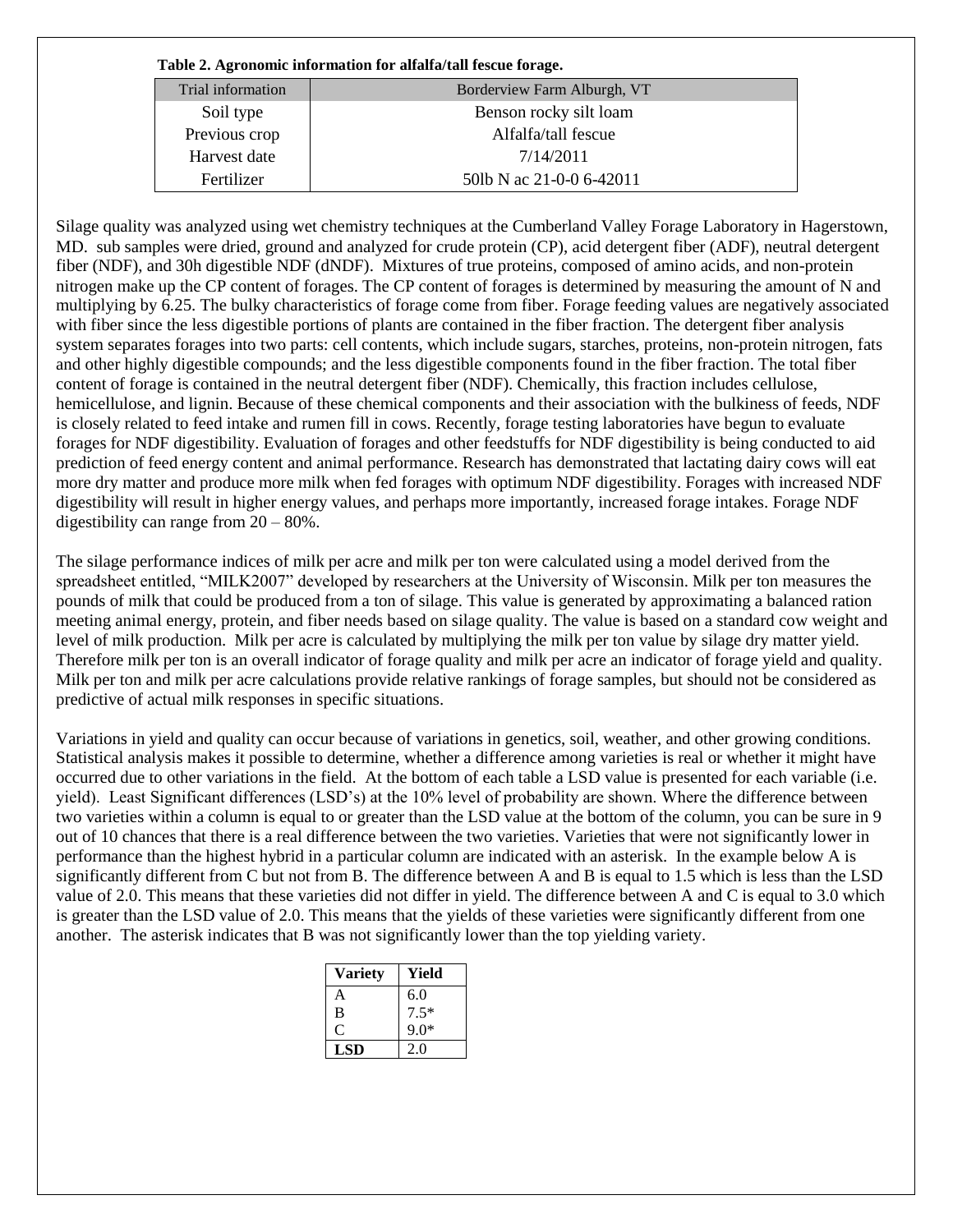## **RESULTS**

| Treatment         | DM      | Moist   | Forage quality characteristics |            |            |         |            |         |         |            |            |            |            |            |
|-------------------|---------|---------|--------------------------------|------------|------------|---------|------------|---------|---------|------------|------------|------------|------------|------------|
|                   |         |         | CP                             | <b>SCP</b> | <b>RDP</b> | ADF     | <b>NDF</b> | Starch  |         | <b>TDN</b> | <b>NEL</b> | <b>RFV</b> | <b>NFC</b> | <b>NSC</b> |
|                   | $\%$    | $\%$    | $\%$                           | %CP        | %CP        | $\%$    | $\%$       | %DM     | %NFC    | $\%$       | Mcal<br>lb |            | $\%$       | $\%$       |
| H                 | 54.6    | $45.4*$ | $18.0*$                        | 45.8*      | $72.9*$    | 32.9    | 50.2       | 2.00    | 10.0    | 61.6       | 0.64       | 117.3      | 20.2       | 2.00       |
| HB                | 61.7    | 38.3    | 16.4                           | 38.9       | 69.5       | $28.0*$ | $44.4*$    | $13.4*$ | $46.4*$ | $64.6*$    | 0.67       | $140.7*$   | 28.8*      | $13.4*$    |
| HC                | 59.8    | 40.2    | 16.7                           | 40.8       | 70.4       | $27.3*$ | $44.4*$    | $12.9*$ | $44.4*$ | $65.6*$    | $0.68*$    | 142.7*     | $28.6*$    | $12.9*$    |
| <b>HHMB</b>       | $63.7*$ | 36.3    | 16.8                           | 36.1       | 68.1       | $27.5*$ | $43.8*$    | $12.5*$ | $43.4*$ | $65.0*$    | $0.67*$    | $143.3*$   | $28.9*$    | $12.5*$    |
| <b>HHMC</b>       | 57.2    | 42.8    | 16.8                           | 41.7       | 70.8       | $28.1*$ | $44.2*$    | $12.9*$ | $45.4*$ | $65.4*$    | $0.68*$    | $140.7*$   | $28.5*$    | $12.9*$    |
| <b>HHMO</b>       | 60.2    | 39.8    | 16.2                           | 41.7       | 70.8       | 30.1    | 46.9       | 10.4    | 39.2    | 64.0       | 0.66       | 129.7      | 26.5       | 10.4       |
| HO                | 59.4    | 40.6    | 16.7                           | 42.9       | 71.4       | 29.2    | 45.8       | $11.4*$ | $42.1*$ | $65.2*$    | $0.68*$    | 134.7      | $27.2*$    | $11.4*$    |
| <b>HRB</b>        | 61.1    | 38.9    | 16.9                           | 41.6       | 70.8       | 29.0    | $45.2*$    | $11.3*$ | $40.9*$ | 64.4       | $0.67*$    | 136.3*     | $27.4*$    | $11.3*$    |
| <b>HRO</b>        | 60.1    | 39.9    | 16.5                           | 42.0       | 71.0       | 29.5    | 45.7       | 10.8    | 39.5    | 64.4       | $0.67*$    | 134.3      | $27.3*$    | 11         |
| LSD(0.10)         | 1.9     | 1.9     | 0.4                            | 2.6        | 1.3        | 1.2     | 1.9        | 2.32    | 5.9     | 1.0        | 0.0        | 7.5        | 2.3        | 2.3        |
| <b>Trial Mean</b> | 59.8    | 40.2    | 16.8                           | 41.3       | 70.6       | 29.1    | 45.6       | 10.9    | 39.0    | 64.5       | 0.67       | 135.5      | 27.0       | 10.9       |

**Table 3. Quality analysis of haylage mixed with small grains.** 

#### **Table 4. Mini-silo mineral analysis.**

| Treatment   |         |         |         |         |         |         |           |         |         |         |
|-------------|---------|---------|---------|---------|---------|---------|-----------|---------|---------|---------|
|             | Ash     | Ca      | P       | Mg      | K       | Na      | Fe        | Mn      | Zn      | Cu      |
|             | %       | %       | %       | $\%$    | %       | $\%$    | ppm       | ppm     | ppm     | ppm     |
| H           | 9.44    | 0.81    | 0.36    | $0.29*$ | $2.68*$ | $0.06*$ | 235.0     | $90.0*$ | 24.7    | 11.0    |
| HB          | 8.57    | $0.85*$ | $0.38*$ | 0.25    | 2.22    | 0.05    | 212.0     | 72.3    | $26.3*$ | 10.7    |
| HC          | $8.14*$ | 0.81    | 0.37    | 0.27    | 2.23    | $0.05*$ | 233.3     | 77.7    | 25.7    | 10.3    |
| <b>HHMB</b> | 8.61    | 0.81    | 0.37    | 0.27    | 2.25    | 0.05    | 289.7     | 81.3    | 24.3    | 10.7    |
| <b>HHMC</b> | $8.23*$ | 0.82    | 0.35    | 0.26    | 2.22    | $0.06*$ | 224.3     | 76.0    | 24.3    | 10.0    |
| <b>HHMO</b> | $8.27*$ | $0.88*$ | 0.36    | 0.25    | 2.26    | 0.05    | 216.0     | 81.0    | $27.0*$ | $12.0*$ |
| HO          | $7.95*$ | $0.88*$ | $0.39*$ | 0.27    | 2.12    | $0.06*$ | 186.3     | 82.3    | 25.7    | $11.3*$ |
| <b>HRB</b>  | 8.49    | $0.89*$ | 0.35    | 0.27    | 2.31    | $0.05*$ | 214.7     | 77.7    | 23.7    | 10.7    |
| <b>HRO</b>  | $8.25*$ | $0.88*$ | 0.37    | 0.26    | 2.26    | $0.05*$ | 199.0     | 82.3    | $27.3*$ | $12.0*$ |
| LSD(0.10)   | 0.45    | 0.06    | 0.01    | 0.01    | 0.1     | 0.01    | <b>NS</b> | 5.3     | 1.6     | 0.9     |
| Trial mean  | 8.44    | 0.85    | 0.37    | 0.26    | 2.28    | 0.05    | 223.4     | 80.1    | 25.4    | 11.0    |
|             |         |         |         |         |         |         |           |         |         |         |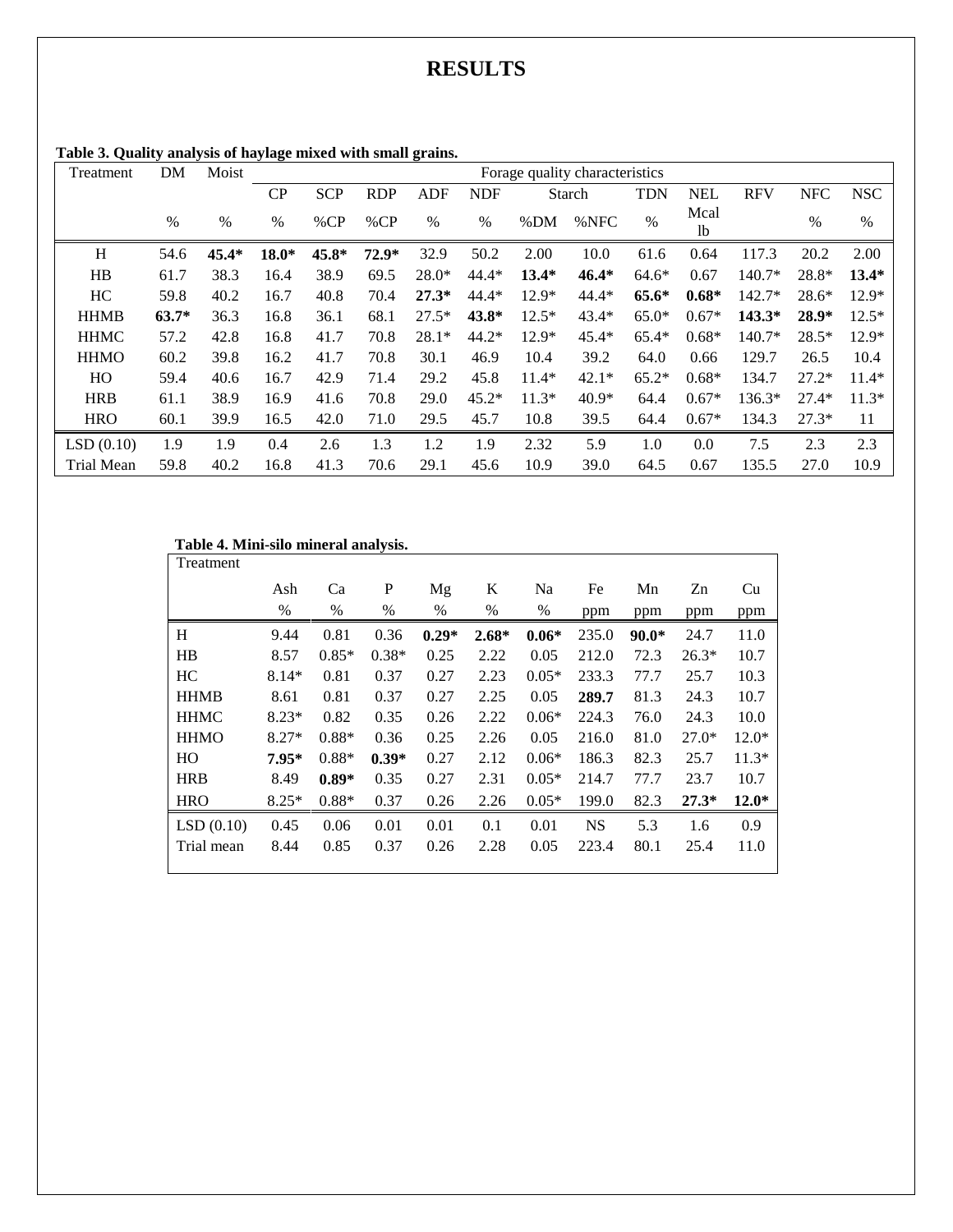The levels of Net Energy Lactation (Mcal/lb) varied significantly between treatments. The treatment with the highest Nel was haylage with whole oats (HO) with 0.68 Mcal/lb. The treatment with the lowest Nel was haylage (H) with 0.64 Mcal/lb.



**a** 

ab ab ab <sup>a</sup>

higher than HC. HB, HHMB, HHMC, HO, HRB, and HRO did not differ significantly from HC (figure 1). Quanty analysis of the forages also reveated a significant difference between treatments with respect to Fotal<br>Digestible Nutrients (TDN). The treatment with the highest TDN was HC with 65.6 %. The treatment with the Quality analysis of the forages also revealed a significant difference between treatments with respect to Total lowest TDN was H with 61.6%. Although this was the lowest TDN the other treatments were not significantly



**Figure 2. TDN of haylage and haylage mixed with processed grains fermented in a mini-silo.**

The mini-silo treatments showed significant difference in starch. The treatment with the highest percent starch was HB with 13.4%. The treatment with the lowest percent starch was H with a total of  $2.0\%$ .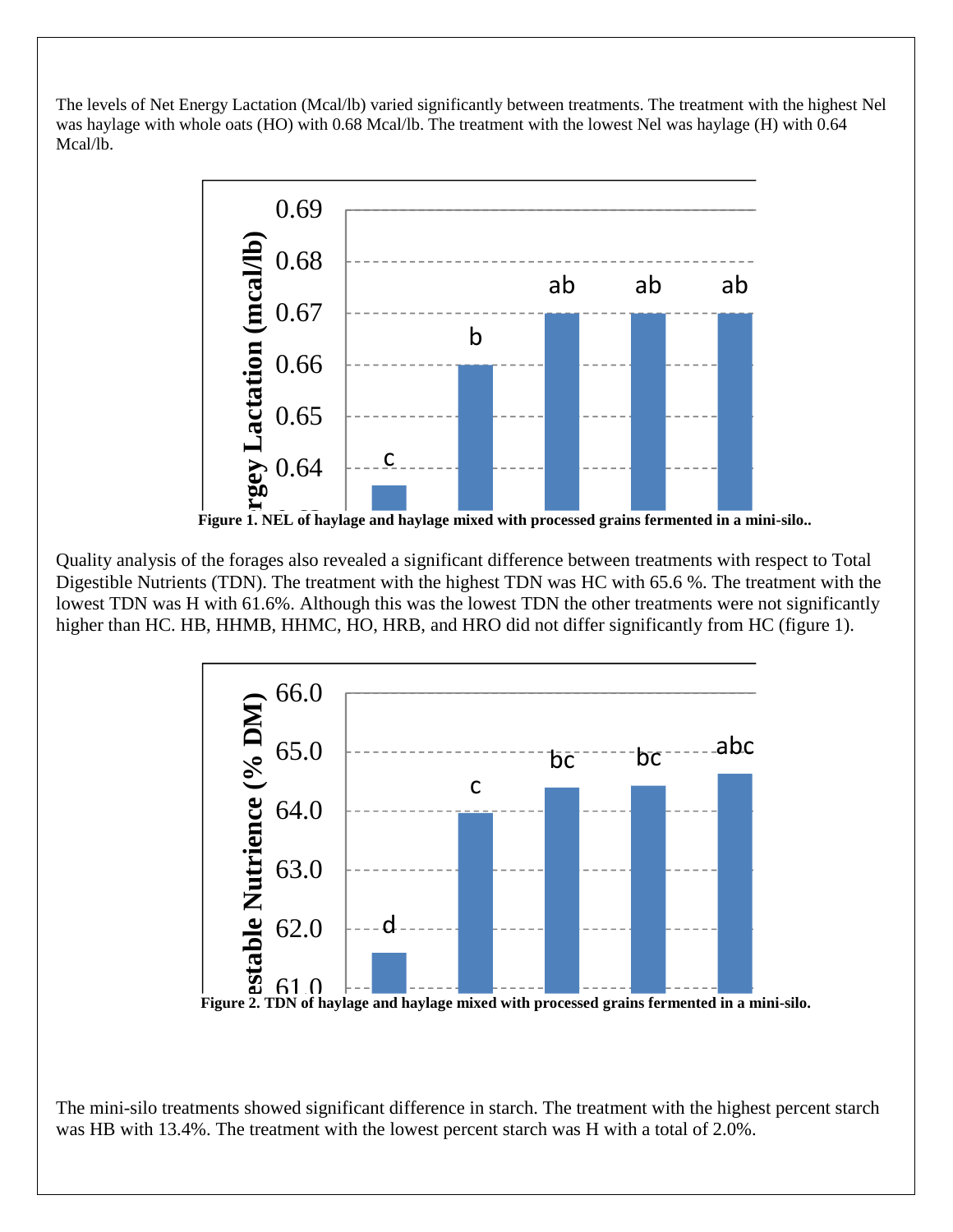

abc ab ab <sup>a</sup>

abc ab ab <sup>a</sup>

Figure 3. Starch of haylage and haylage mixed with processed grains fermented in a mini-silo.

lowest NSC was H with 2.0%. Two treatments H and HB were the only two that where either higher or lower H HAMO HRO HRO HRO HRO HRB HO HRO HRB HC HAMO HR HB was the highest in Non-Structural Carbohydrates (NSC) which yielded at 13.4%. The treatment with the than the other treatments.



Figure 4. NSC of haylage and haylage mixed with processed grains fermented in a mini-silo.

The mini-silo trial had a controlled treatment of just haylage which in this case had the highest Neutral The film-sho trial had a controlled treatment of just haylage which in this case had the highest Neutral<br>Detergent Fiber (NDF), which came out at 50.2%. The treatment with the lowest NDF was HHMB with 43.8%. The treatments that were statistically similar to HHMB were HB(44.4%), HC(44.4%), HHMC(44.2%), and HRB(45.2%).